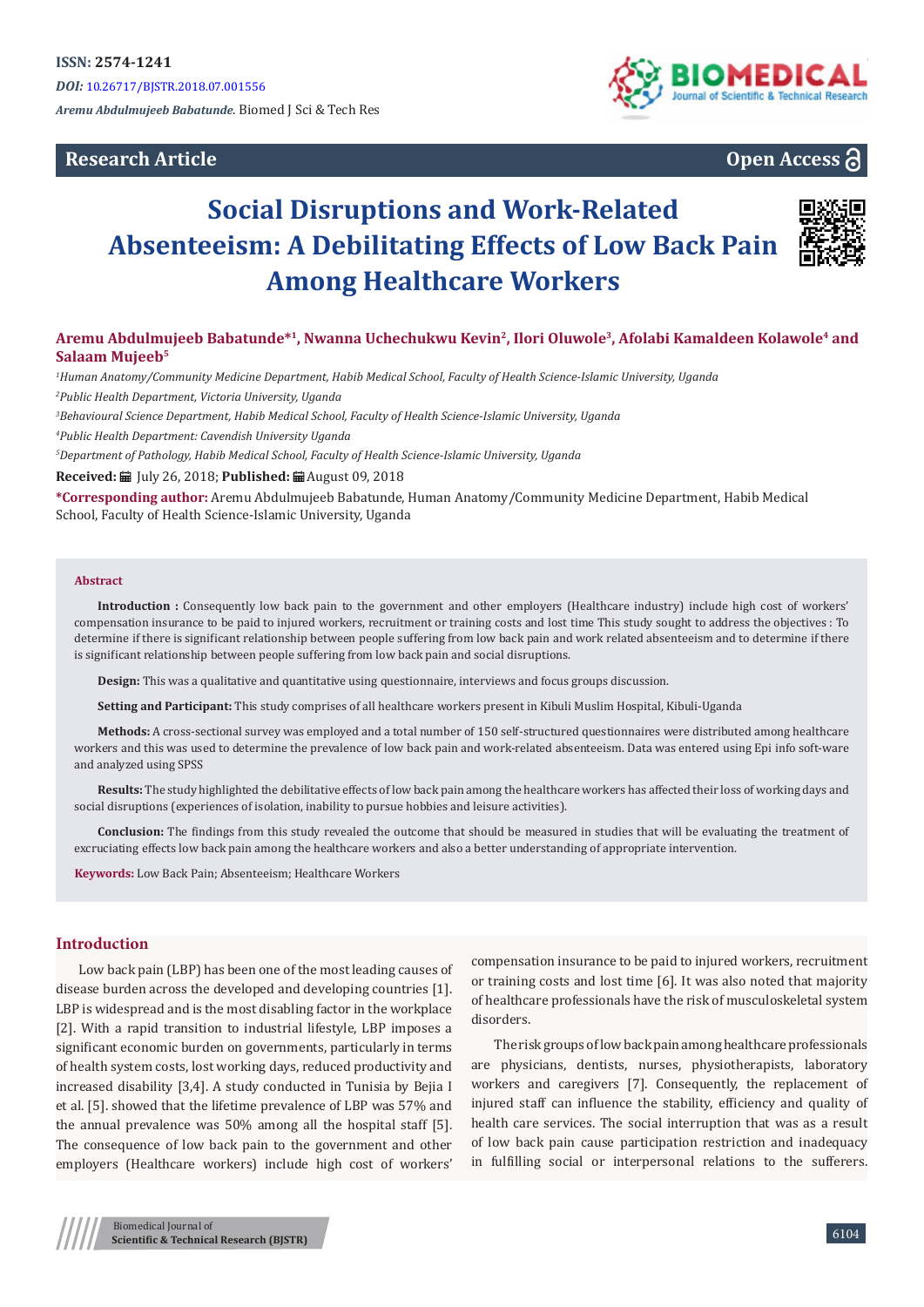Individuals with low back pain have been found to have lost or decreased interactions in leisure activities; suffer from increased family stress and being a loss to their social group and community [8]. Bener in their findings showed that low back pain was found to seriously interfere with the interpersonal relationships between the majority of the sufferers and their relatives [9]. Ndhlovu, 2012 found that hospitals bear high cost in terms of working days lost in terms of compensation and treatments of the staff [10]. Due to paucity of information on absenteeism and social disruptions as results of work-related low back pain among healthcare workers most especially in African settings, hence the need for study like this.

#### **Objectives**

 This study sought to address the following objectives: To determine if there is significant relationship between people suffering from low back pain and work related absenteeism and to determine if there is significant relationship between people suffering from low back pain and social disruptions among Healthcare workers in Kibuli Muslim Hospital Kibuli-Uganda.

#### **Methods**

The current study is a cross-sectional study; a self- administered questionnaire was adopted for collection of data among healthcare workers which is appropriate for describing the relationship of phenomenon at a point in time. The questionnaire was first piloted to test for the validity and reliability among 10 healthcare workers which showed no major modifications on the questionnaire. Data was collected from the healthcare workers after seeking approval from the management of Kibuli Muslim Hospital and Ethical Clearance from International Health Science University Research committee before the research was conducted. The questionnaire consists of the socio-demographic factors, age, gender, marital status, height, weight, BMI, smoking, alcohol consumption. The second section consist of occupational profile and activities and profession like, Doctor, Nurses, Pharmacy, Physiotherapy etc. and the activities like bending, lifting, standing and twisting. The third sections consist of LBP history which helps reveal its prevalence. Finally, the last section is on work setting and the effect of LBP on daily activities. The questionnaire was distributed among 140 healthcare workers in Kibuli Muslim hospital, Kampala Uganda.

# **Data Analysis**

After the completion of data collections, the data was captured in spreadsheet using Epi-data version 3.1 for the data entering and coding, double data entering was done to ensure a data quality. Thereafter, data was exported from Epi-data to Statistical Package for the Social Sciences (SPSS) version 20.0 for data analysis. Descriptive statistics was employed to summarize the demographic data of the study sample. The demographic data was presented using frequency tables and also percentages and means. Chi square test was used to determine if there are any associations existing between low back pain and socio-demographic variables, occupational activities, lifestyle, health facilities variables. All tests in this study were done at the significance level of  $P \le 0.05$  since they are both categorical variables.

#### **Results**

The results of the study were presented here as follows: The Table 1 above gives the significant summary of participant among the healthcare workers who took leave at work and the back pain prevalence among the health care workers. 31% (n= 31) among the participant who took sick leave, and out of this 93.55%( n=29) of those who took sick leave have low back pain. The findings from the Chi- square test  $X^2 = 3.048$  P value= 0.08 shows that there was high prevalence of law back pain among these who took sick leave but it was not significant at P value greater than 0.05. The Table 2 below gives a significant summary of the healthcare workers that the low back pain has affected outside their working area/ leisure times informs of social disruptions. Out of 84% (n=84) of the participant who have low back pain, 72.62 % (n= 61) where affected in their leisure /other activities. The test result using Chi- square  $X^2$  = 20.839 P value = 0.000 revealed that a significant association exists between the leisure activities and low back pain among the healthcare workers, where the P value is 0.000and is less than 0.05 Leisure /other activities and prevalence of low back pain among the healthcare workers

**Table 1:** Taking of a sick leave at work and prevalence of low back pain among the healthcare workers.

|                                                           |                |            | <b>Have Ever</b><br><b>Experienced Low</b><br><b>Back Pain?</b> | <b>Total</b> | Chi<br><b>Square</b> | <b>P-Value</b> |
|-----------------------------------------------------------|----------------|------------|-----------------------------------------------------------------|--------------|----------------------|----------------|
|                                                           |                | <b>Yes</b> | <b>No</b>                                                       |              |                      |                |
| Have You Ever<br>Taken A Leave<br>Because of the<br>Pain? | ves            | 29         | 2                                                               | 31           | 3.048                | 0.081          |
|                                                           | n <sub>0</sub> | 55         | 14                                                              | 69           |                      |                |
| Total                                                     | 84             | 16         | 100                                                             |              |                      |                |

| Table 2: Leisure/other activities and prevalence of low back pain |  |
|-------------------------------------------------------------------|--|
| among the healthcare workers.                                     |  |

|                                                                          |     | <b>Have Ever</b><br><b>Experienced</b><br><b>Low Back Pain?</b> |           | <b>Total</b> | Chi<br><b>Square</b> | P-value |
|--------------------------------------------------------------------------|-----|-----------------------------------------------------------------|-----------|--------------|----------------------|---------|
|                                                                          |     | <b>Yes</b>                                                      | <b>No</b> |              |                      |         |
| Has the low back                                                         | yes | 61                                                              | 2         | 63           | 20.839               | U       |
| pain affected<br>you outside your<br>work in terms of<br>daily activity? | no  | 23                                                              | 14        | 37           |                      |         |
| Total                                                                    |     | 84                                                              | 16        | 100          |                      |         |

# **Discussion**

Taking of leave at work because of the low back pain was found to be significantly associated with the occupation of the health care workers at P<0.05 (p=0.011 and also the time spent during the occupational activities who were also found to be statistically not significant at (P=0.08). However, taking of leave at work was not found to be significant with development of low back pain among the participant. The findings here in this study were similar to a study done by Sikiru and Hanifa in Nigeria among Hospital staff to determine the risk factors of low back pain. Most of the workers who took leave have the symptoms of low back pain. Taking of leave from worker was also more common among the nursing staff and

**Cite this article:** Aremu A B, Nwanna U K, Ilori O, Afolabi K K, Salaam M. Social Disruptions and Work-Related Absenteeism: A Debilitating Effects of Low Back Pain Among Healthcare Workers*.* Biomed J Sci&Tech Res 7(5)- 2018. BJSTR MS.ID.001556. DOI: [10.26717/ BJSTR.2018.07.001556](http://dx.doi.org/10.26717/BJSTR.2018.07.001556).